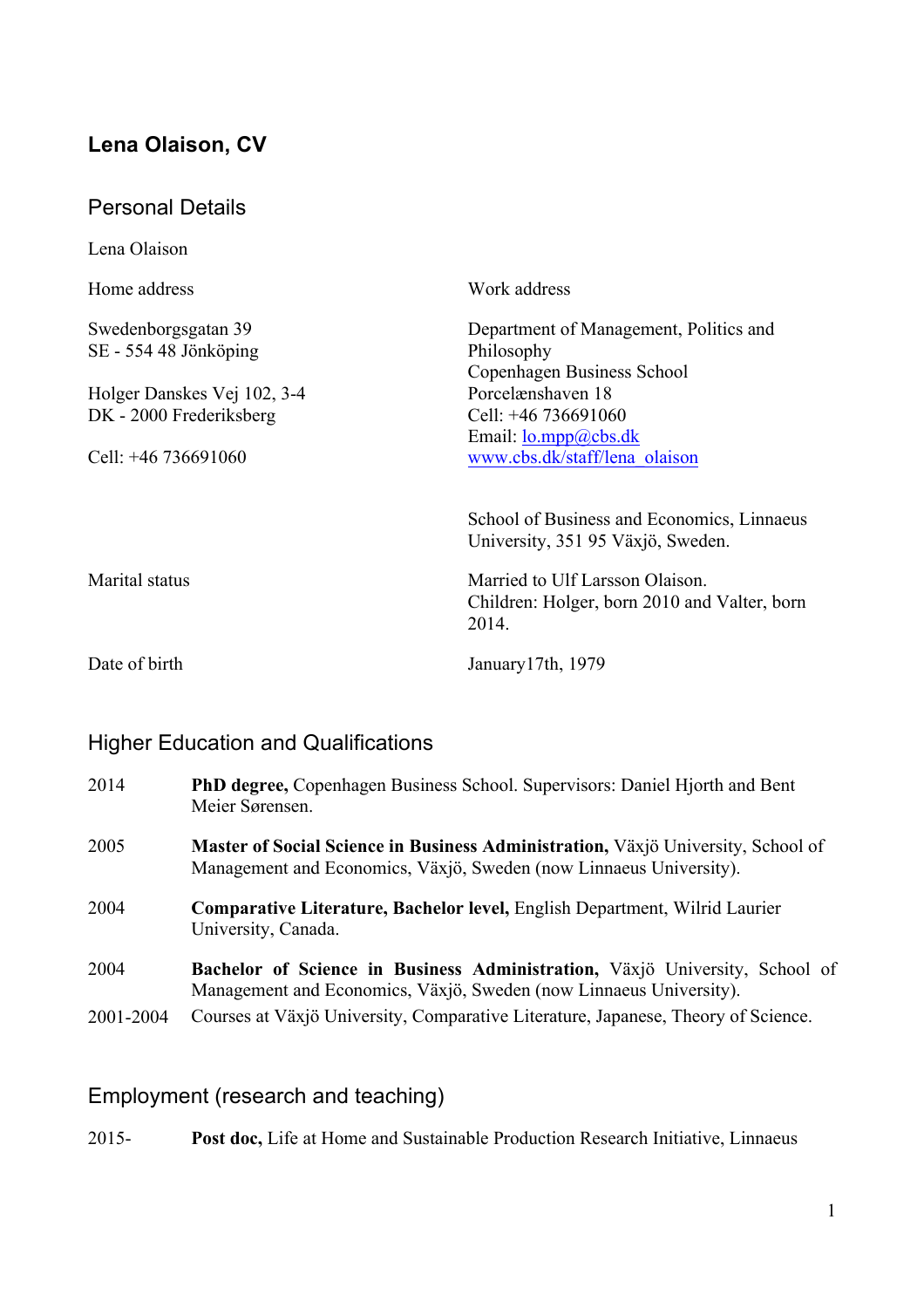University, Sweden.

- 2014-2015 **Parental leave.**
- 2012- **Assistant Professor,** Department of Management, Politics and Philosophy, Copenhagen Business School, Denmark.
- 2012-2013 **External lecturer**, hourly based, Linnaeus University, Sweden.
- 2010-2011 **Parental leave.**
- 2007-2012 **PhD Fellow,** Department of Management, Politics and Philosophy, Copenhagen Business School, Denmark.
- 2005-2007 **Junior lecturer**, part-time, Växjö University (now Linnaeus University), Sweden.
- 2005-2006 **Research Assistant**, part-time, Entrepreneurship Research Institute, Växjö University (now Linnaeus University), Sweden.

### International Fellowships

2007-2012 Long term visiting fellowship with University of Essex. I held an International PhD Scholarship, funded by FI (Styrelsen for Forskning og Innovation, Denmark), which entailed a long-term collaboration with an international institution.

### Research Grants and Applications

**Sustainable Entrepreneurial and Digital Practices for Local Food Networks in Småland**, Kamprad Family Foundation: Together with Jorge Luis Zapico, Marcelo Milrad, Saara Taalas. Appr. 5 million SEK. Submitted November 2015, decision expected in June 2016.

**Sustainable entrepreneurship,** 2014, Velux foundation, application accepted. Appr. 5,600 000 DKK, led by Professor Bent Meier Sørensen and includes 2 post docs, 1 PhD and part-time funding for senior researcher.

**Authenticity and Organisation**, 2012, Velux foundation, application declined. Appr. 6 million DKK, led by Professor Niels Åkerstrøm Andersen, CBS, and included 2 post docs, 1 PhD and parttime funding for 3 senior researchers.

**Valuing design**, 2012–2013. Funded by CIEL (Copenhagen Innovation and Entrepreneurship Lab) with 140,000 DKK. Led by Professor Daniel Hiorth, the research project aimed at generating larger research applications in collaboration over disciplines and universities. The project resulted in 2 research applications to the Velux foundation, one of which has been accepted.

**International PhD Scholarship,** 2007-2012, funded by FI (Styrelsen for Forskning og Innovation, Denmark).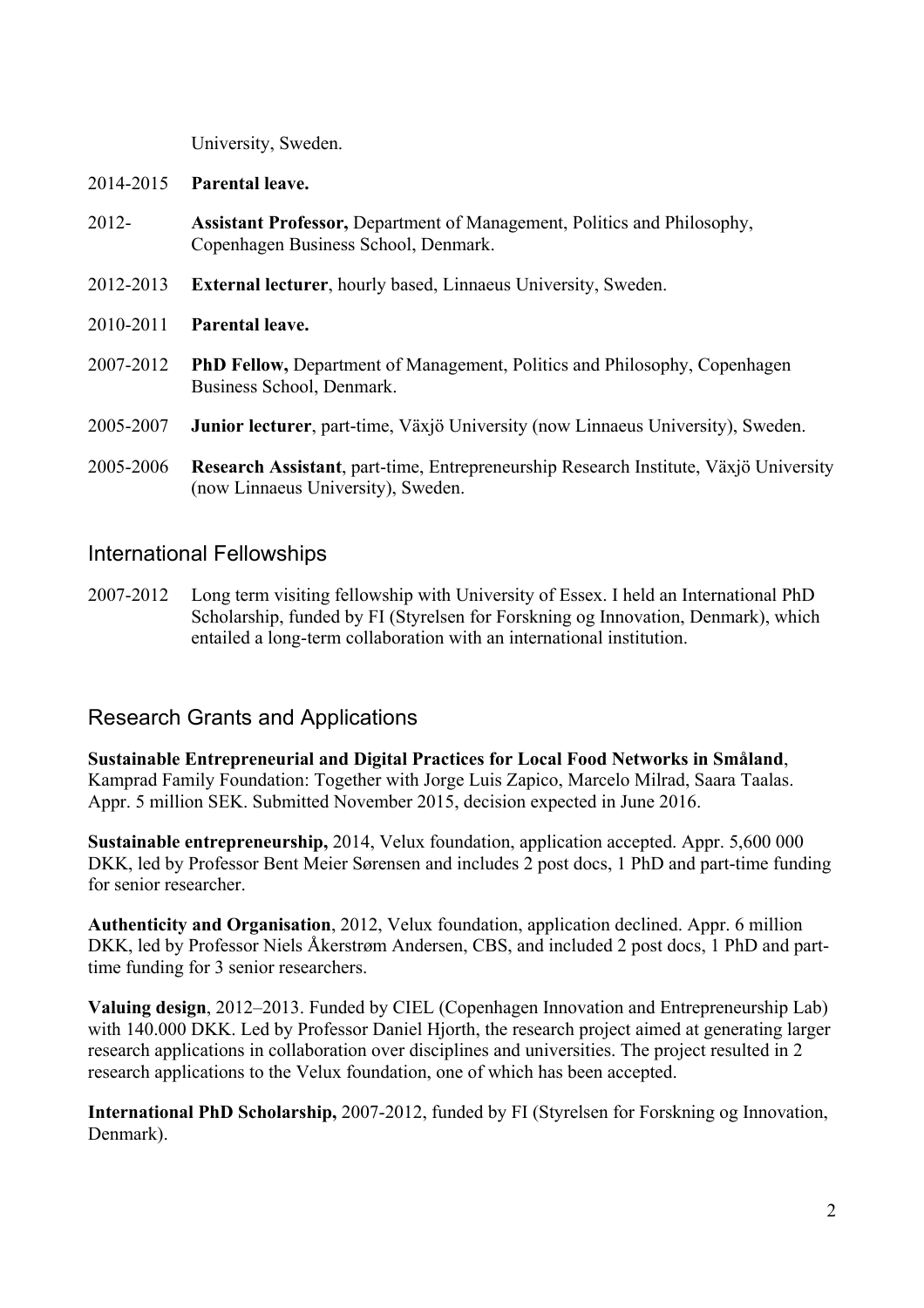**The politics of Affect**, 2009, Velux foundation, application declined. Around 6 million DKK, led by Associate Professor Christian Borch, and included 3 post docs and part-time funding for 2 senior researchers.

**Female entrepreneurship in Kosovo/a; Organising after the hurricane Gudrun; Rethinking the SME-support genre,** 2006–2007, funding from Swedish Entrepreneurship Forum (Entreprenörskapsforum/Forum för småföretagsforskning). Led by Professor Bent Johannisson, appr. 6 month full-time research to conduct field research (also included funding for Bengt Johannisson and Fredric Bill, that is not included here).

**Evaluation of an entrepreneurship-stimulation course ('CORE'),** 2005, funded by ESF-rådet (The European Social Fund), Vinnova (Swedish Governmental Agency for Innovation Systems) and NUTEK (Swedish Agency for Economic and Regional Growth). Led by Professor Daniel Hjorth, appr. 3 month fulltime research.

**Organising in the aftermath of the Hurricane Gudrun,** 2005, empirical research funded by the Confederation of Swedish Enterprise. Part of M.Sc. study.

**Evaluation of LKU** ('Lokala Koperativa utvecklingscentra' – a governmental contractor with commission to create and support small business network), 2005, ordered and funded by NUTEK. Led by Professor Karin Jonnergård, this evaluation was a large project involving several researchers, and my co-authors and I contributed with a minor study, presented as a Master of Social Sciences dissertation.

## Teaching Experience

Pedagogical publication:

Hjorth, D. and Olaison, L. (2008) 'Lärande som entreprenöriell process', in J. Stolt and C. Vintergaard (eds.) Tværfaglighed & Entrepreneurship: En antologi om tværfaglighed i entrepreneurshipundervisningen, IDEA København og Øresund Entrepreneurship Academy, pp. 40-50.

PhD supervision:

Second supervisor for Mathias Karlsson. Expected defence in Spring 2017.

Overview of courses:

| Level            | Course                                 | Years     | Language |
|------------------|----------------------------------------|-----------|----------|
| Master           | Business: Models and Prototypes,       | 2014-2016 | English  |
| Organisational   | Copenhagen Business School.            |           |          |
| Innovation and   | Course development, course responsible |           |          |
| Entrepreneurship |                                        |           |          |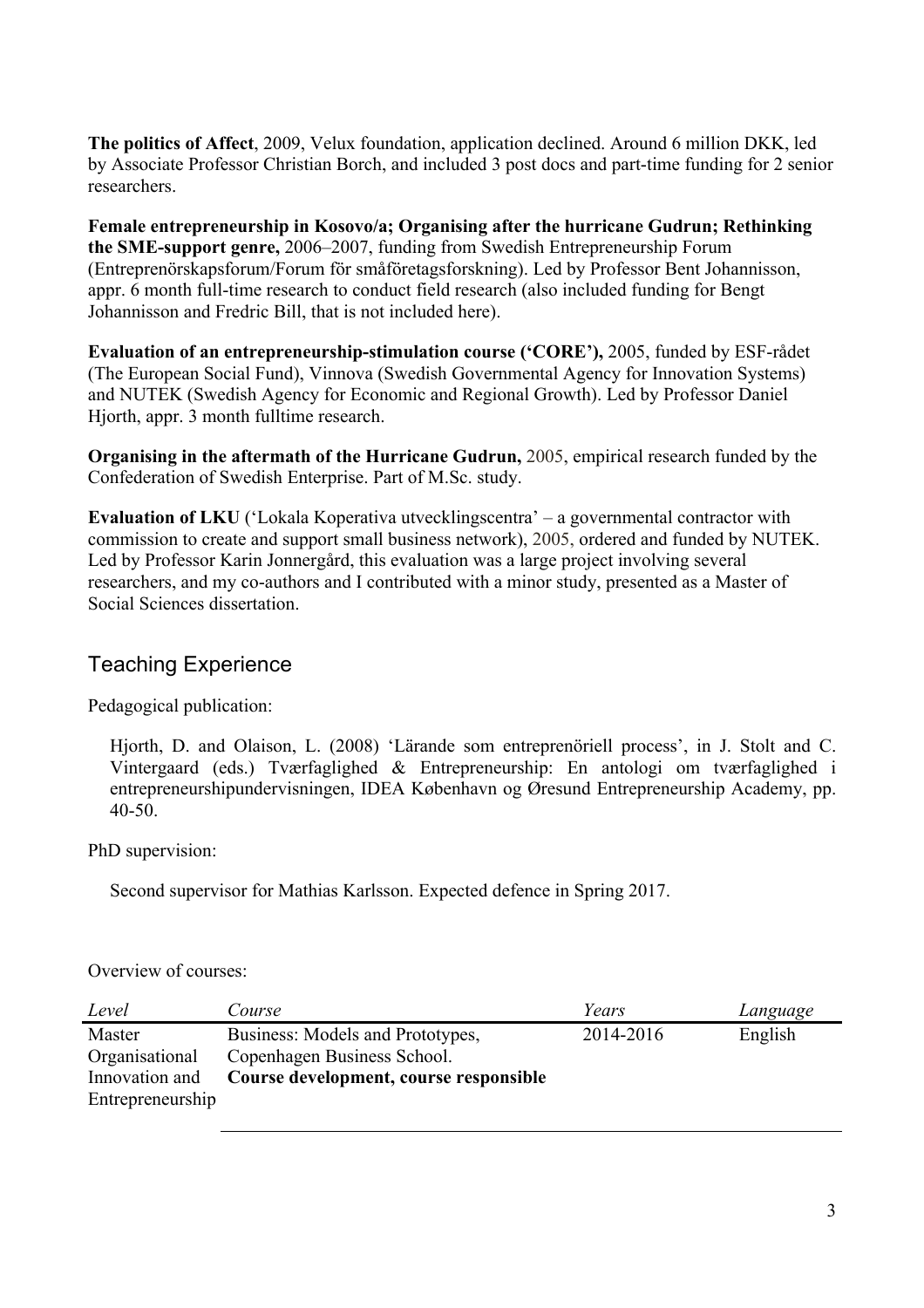| Master<br>Programme<br><b>Business Studies</b>                 | Master thesis,<br><b>Supervision</b>                                                                                                      | 2016      | English            |
|----------------------------------------------------------------|-------------------------------------------------------------------------------------------------------------------------------------------|-----------|--------------------|
| Master<br>Programme<br>Marketing                               | Managing Innovation and Entrepreneurship<br><b>Supervision and examination</b>                                                            | 2016      | English            |
| Bachelor<br>Programme                                          | Business Planning and Development, 1 <sup>st</sup> year, 2014<br>CBS.<br>Entrepreneurship Course development, course responsible          |           | English/<br>Danish |
| Master<br>Organisational<br>Innovation and<br>Entrepreneurship | Management and Organisation in the Creative 2013<br>Society, CBS.<br>Course responsible, teaching, examination                            |           | English            |
| Bachelor<br>Philosophy                                         | Bachelor Thesis, CBS.<br><b>Supervisor</b>                                                                                                | 2010      | Danish             |
| Bachelor<br>Philosophy                                         | Organization and Society 3 <sup>rd</sup> year, CBS.<br>Co-examiner                                                                        | 2009      | Danish             |
| Bachelor,<br>Elective courses                                  | Organisational Entrepreneurship, 3 <sup>rd</sup> year,<br>CBS.<br>Lectures, seminars, examination                                         | 2008      | English            |
| Bachelor<br><b>Business</b><br>Administration                  | Bachelors Thesis, Enterprising and Business<br>Development, 3 <sup>rd</sup> year, Linnaeus University.<br><b>Supervisor</b>               | 2012      | Swedish            |
| Bachelor<br><b>Business</b><br>Administration                  | Bachelor Thesis, International Management,<br>Linnaeus University.<br><b>Supervisor</b>                                                   | 2012      | English            |
| Bachelor<br><b>Business</b><br>Administration                  | Business Development, 1st year, online,<br>Linnaeus University.<br><b>Course administration, Teaching,</b><br>examination                 | 2012      | Swedish            |
| Bachelor<br><b>Business</b><br>Administration                  | Bachelor Programme Enterprising and<br>Business Development, $1st - 3rd$ year.<br>Course responsible, lectures, seminars,<br>examination. | 2005-2007 | Swedish            |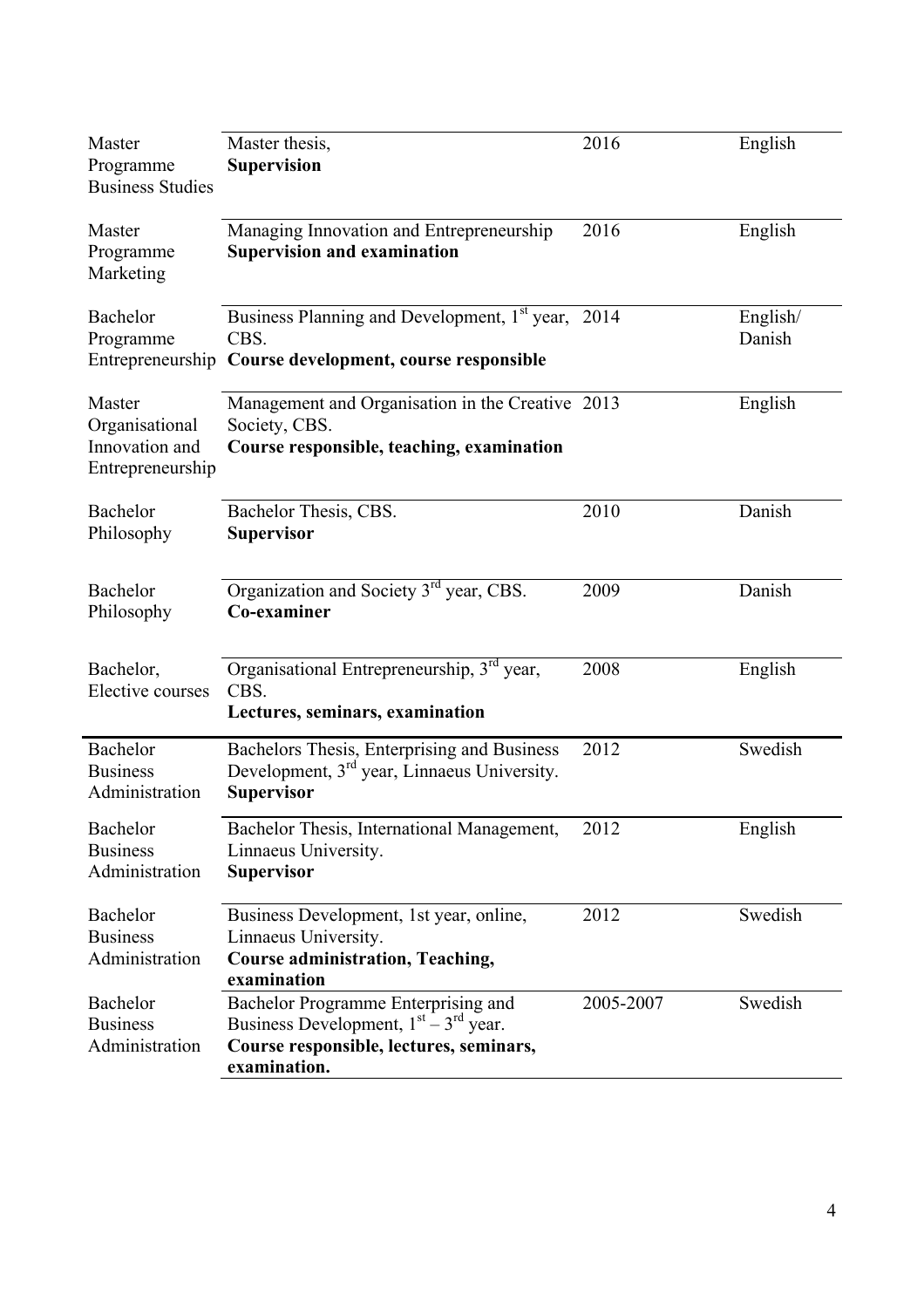## Academic Management, Networks and Journal Activities

The Journal of *ephemera. theory and politics in organization*. Member of the editorial collective of *ephemera* since 2008. Managing Editors-in-Chief, 2013-2014, together with Nick Butler. This includes conference organisation and journal publishing activities.

**Nordic representative of the SCOS board** (Standing conference of organisational symbolism), 2009-2012.

**Conference co-organizer** of the 4th International Deleuze Studies Conference 'Creation, Crisis, Critique' and 5th Deleuze Camp, 2011, at Copenhagen Business School.

**Conference organizer** of the Aesthetics & Organization conference series: Looking, November 2009 in Copenhagen, Denmark.

**Research assistant and administration** at Entrepreneurship Institute, Linnaeus University (2 years) and Management Research Group, Copenhagen business school (5 years).

**Reviewer for international journals,** including: Organization Studies; Culture and Organisation; British Journal of Management; Journal of Organizational Change Management; Gender work and Organization; Tamara.

#### **Awards**

2015 Emerald Literati Network Awards for Excellence's 'Highly Commended paper award' for: Olaison, L. and B.M. Sørensen (2014) 'The Abject of entrepreneurship: Failure, fiasco, fraud, *International Journal of Entrepreneurial Behaviour and Research*, 20(2), pp. 193-211.

In 2004 my Bachelor thesis was awarded with 50.000 SEK from 'Sparbankstiftelsen Kronan' for best Master or Bachelor thesis.

A few of my conferences papers and journal articles have been invited to be included in Special Issues and Anthologies.

### Languages

Swedish (perfectly fluent); English and Spanish (fluent reading, writing, oral); Danish (fluent reading, basic oral).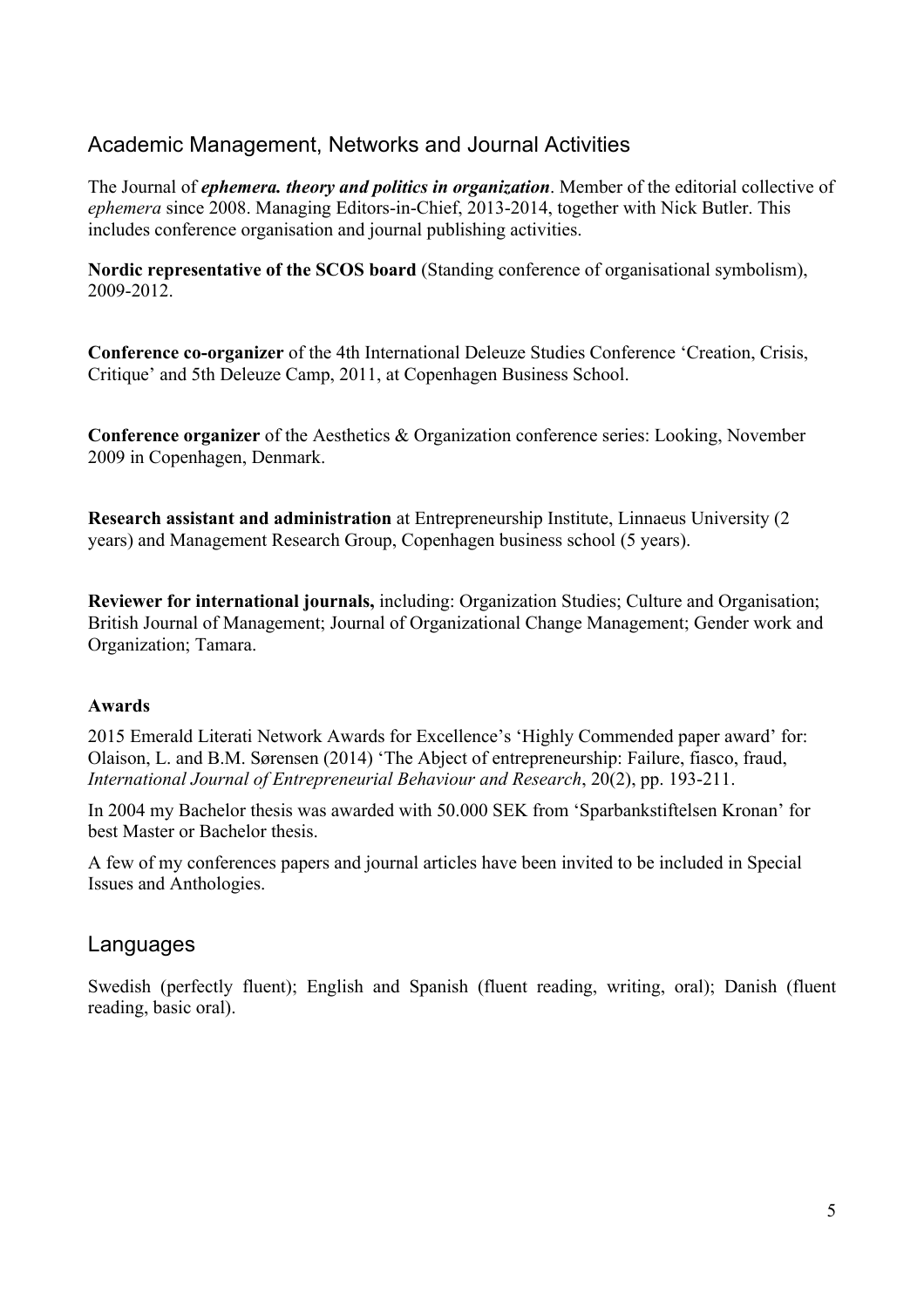## List of Publications

#### **Doctorial Dissertation**

Olaison, L. (2014) *Entrepreneurship at the limits*. Copenhagen Business School. Copenhagen.

#### **Journal Articles, DB Rev.**

- 1. Johnsen, C.G., Olaison L. and Sørensen, B.M. (in review). Entrepreneurship as style: The case of a sustainable smartphone. Submited to *Organization Studies*, November 2015.
- 2. Olaison, L. and B.M. Sørensen (2014) 'The Abject of entrepreneurship: Failure, fiasco, fraud, *International Journal of Entrepreneurial Behaviour and Research*, 20(2), pp. 193- 211.
- 3. Bill, F. and L. Olaison (2011) 'Limits of the gift: Exploring interaction in Antiquarian Bookshops', *Tamara: Journal for Critical Organization Inquiry,* 9(3-4), pp. 11-21.
- 4. Bill, F., B. Johannisson and L. Olaison (2009) 'The Incubus Paradox: Attempts at Foundational Rethinking of the "SME Support Genre"', European Planning Studies, 17(8), pp. 1135-1152 (invited paper).
- 5. Bill, F. and L. Olaison (2009) 'The indirect approach of semi-focused groups: expanding focus group research through role-playing', *Qualitative Research in Organizations and Management: An International Journal*, 4(1), pp. 7-26 (This paper has been reviewed in *Social Anthropology*).
- 6. Johannisson, B. and L. Olaison (2007) 'The Moment of Truth: Reconstructing Entrepreneurship and Social Capital in the Eye of the Storm', *Review of Social Economy*, vol LXY (1): pp. 55-78 (invited paper).

#### **Editor of Full Journal Issues**

- 1. Grønbæk Pors, J., Olaison, L. and Otto, B. (2019, forthcoming) 'Ghostly matters in organization', *ephemera: theory & politics in organizations*.
- 2. Garmann Johnsen, C.G. Nelund, M. Olaisonl L. Sørensen, BM. (2017, forthcoming) 'Organizing for the Post-Growth Economy', *ephemera: theory & politics in organizations*.
- 3. Breit, E., T, Lennerfors and L. Olaison (2015) 'Critiquing corruption: A turn to theory', *ephemera: theory & politics in organizations*, 15(2), pp. 319-336.
- 4. Olaison, L. and B.M. Sørensen (2013) 'Looking', *International Journal of Management Concepts and Philosophy (IJMCP)*, 7(3/4), pp. 165-173.
- 5. Kenny, K., S.L. Muhr and L. Olaison (2011) *'*The effect of affect: Desire and politics in modern organizations', *ephemera: theory & politics in organizations,* 11(3), pp. 235-242.
- 6. Butler, N., L. Olaison, M. Sliwa, B.M Sørensen and S. Spoelstra (2011) **'**Work, Play and Boredom', *ephemera. theory & politics in organizations,* 11(4), pp. 329-335.
- 7. Olaison, L., M. Pedersen and B.M. Sørensen (2009) 'No We Can't: Crisis as Chance', *ephemera. theory & politics in organization*, 9(1)1, pp. 1-7.

#### **Editorials**

1. Olaison, L. and B.M. Sørensen (2013) 'Looking', *International Journal of Management Concepts and Philosophy (IJMCP)*, 7(3/4), pp. 165-173.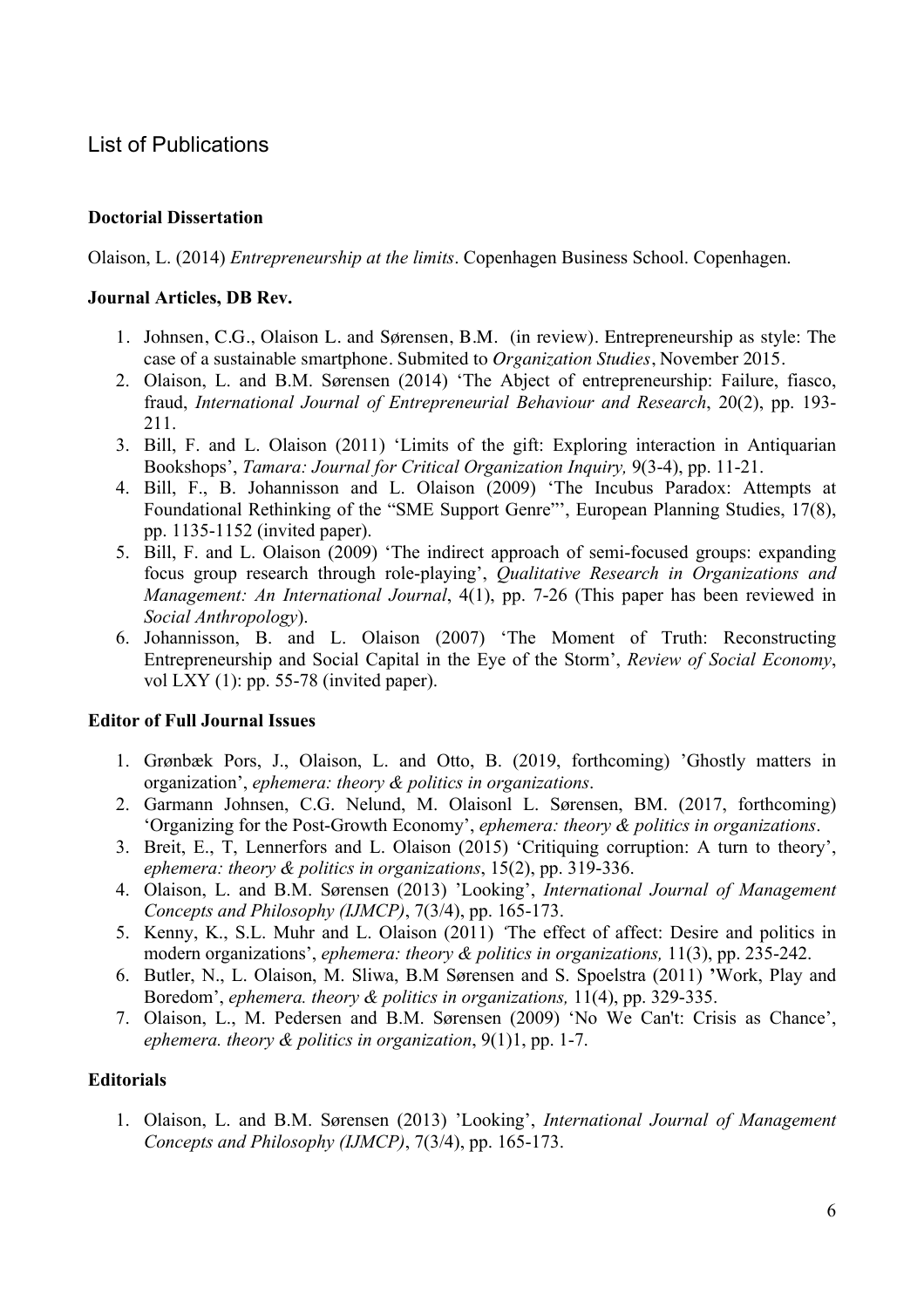- 2. Kenny, K., S.L. Muhr and L. Olaison (2011) *'*The effect of affect: Desire and politics in modern organizations', *ephemera: theory & politics in organizations,* 11(3), pp. 235-242.
- 3. Butler, N., L. Olaison, M. Sliwa, B.M Sørensen and S. Spoelstra (2011) **'**Work, Play and Boredom', *ephemera. theory & politics in organizations,* 11(4), pp. 329-335.
- 4. Olaison, L., M. Pedersen and B.M. Sørensen (2009) 'No We Can't: Crisis as Chance', *ephemera. theory & politics in organization*, 9(1)1, pp. 1-7.

#### **Book Chapters**

- 1. Olaison, L. and Taalas, S. (forthcoming, 2016) 'Game of Gamification: Marketing, Consumer Resistance and Digital Play', in M. Dymek (ed.) *The Business of Gamification*, Routledge.
- 2. Sköld, D. and L. Olaison (2012) 'Excessive Value Creation*:* Under the Tyranny of a New Imaginary' in D. Jemielniak and A. Marks (Eds.) *Managing Dynamic Technology-Oriented Business: High-Tech Organizations and Workplaces. (*Invited book chapter).
- 3. Bill, F. and L. Olaison (2012) 'The indirect approach of semi-focused groups: expanding focus group research through role-playing in *Focus Group Research'*, Sage publication. (Invited book chapter).
- 4. Bill, F., B. Johannisson and L. Olaison (2012) 'The Incubus Paradox: Attempts at Foundational Rethinking of the "SME Support Genre"' in Å. Lindholm-Dahlstrand and B. Johannisson *Enacting Regional Dynamics and Entrepreneurship*. Oxfordshire: Routledge. (Special issue published as book).
- *5.* Bill, F., A. Jansson and L. Olaison (2010) 'The Spectacle of Entrepreneurship: A duality of flamboyance and activity', in F. Bill, B. Bjerke and A. W. Johansson (eds.) *De)Mobilizing the entrepreneurship discourse: Exploring entrepreneurial thinking and action*. Cheltenham: Edward Elgar.
- 6. Olaison, L (2008) 'An emerging Legend of a Kosovar heroine: narrating female entrepreneur*s'*, in Kostera, M. (ed.) *Organizational Olympians: Heroes, heroines and villains of organizational myths*. London: Palgrave.
- 7. Johannisson, B. and L. Olaison (2008) 'The Moment of Truth—Reconstructing Entrepreneurship and Social Capital in the Eye of the Storm', in Peter Knorringa and Irene van Staveren (ed) *Beyond Social Capital: A critical approach*, New York: Routledge. Special issue published as book.
- 8. Bill, F., B. Johannisson and L. Olaison (2008) 'The Incubus paradox: attempts at foundational rethinking of the 'SME support genre', in B. Johannisson and Å Lindholm Dahlstrand (eds.) *Bridging the Functional and Territorial Views on Regional Entrepreneurship and development*, FSF 2008:6.
- 9. Johannisson, B. and L. Olaison (2008) 'Emergency Entrepreneurship: Creative Organizing in the Eye of the Storm', in Hans Landström, Hans Crijns, Eddy Laveren, and David Smallbone (eds.) *Entrepreneurship, Sustainable Growth And Performance: Frontiers in European Entrepreneurship Research*, Cheltenham: Edward Elgar. (Invited book chapter from RENT conference 2007).
- 10. Hjorth, D. and L. Olaison (2008) 'Lärande som entreprenöriell process', in J. Stolt and C. Vintergaard (eds.) *Tværfaglighed & Entrepreneurship: En antologi om tværfaglighed i entrepreneurshipundervisningen,* IDEA København og Øresund Entrepreneurship Academy, pp. 40-50.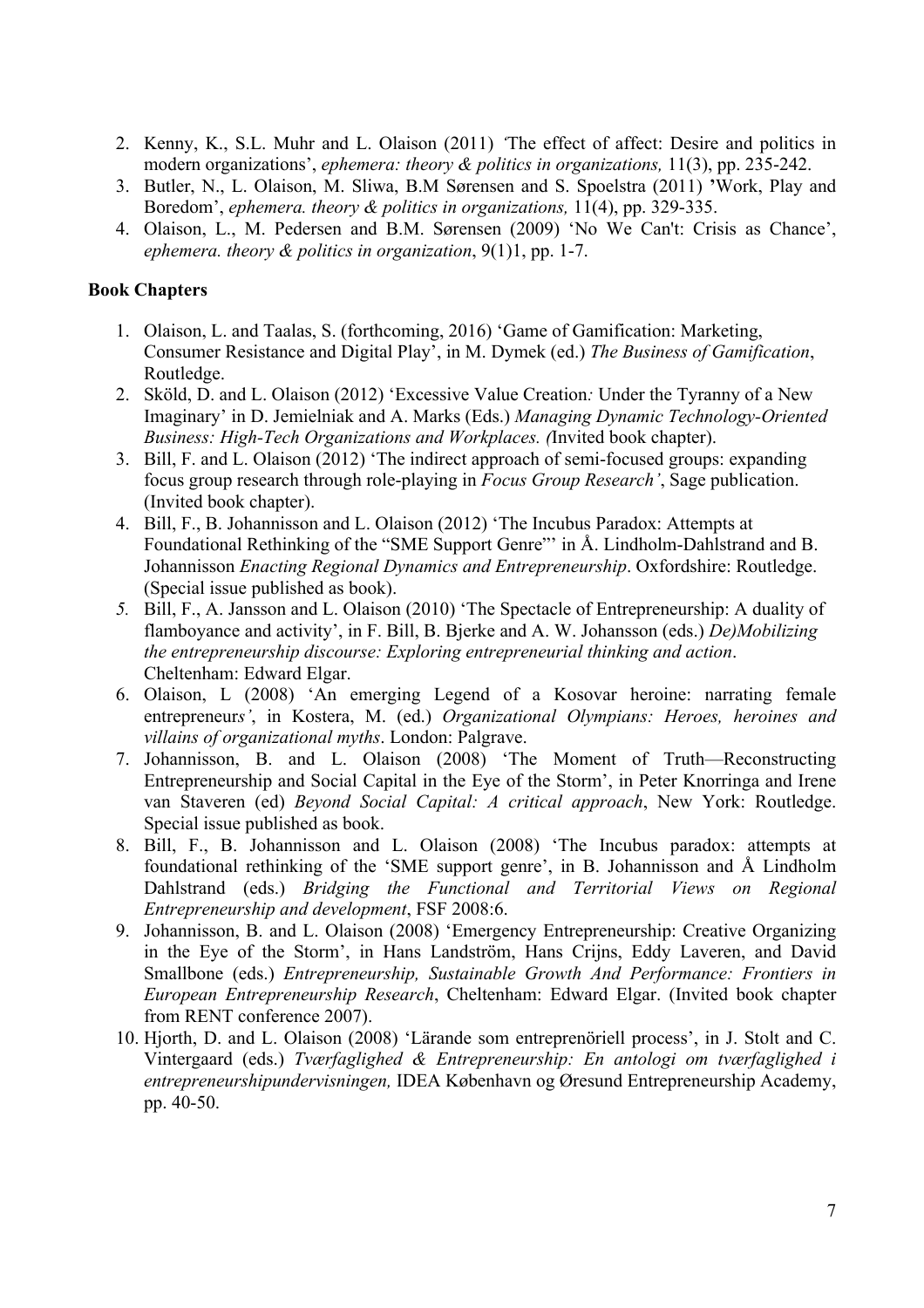11. Bill, F. and L. Olaison (2007) 'En essä vilken erbjuder endast några personligt hållna betraktelser', in Forslund, M. and Bill, F. *Den lekande farbrorn: Vänbok med anledning av Bengt Johannisson 65 år*. - Studier i entreprenörskap 3, pp. 107-110.

#### **Conference Papers**

- 1. Olaison, L., & Taalas, S. (2015). Anxiety and Trust in Systemic Forms of Entrepreneurship. In *The 6th Australasian Caucus of the Standing Conference on Organizational Symbolism*, Sydney, Australia.
- 2. Johnsen, C. G., Olaison, L., & Sørensen, B. M. (2015). 'Sustainable Entrepreneurship.' In *10th Organization Studies Workshop*, Chania, Crete, Greece.
- 3. Taalas, S., & Olaison, L. (2015). The Liminal Space of Gamification. In *APROS/EGOS Conference*, Sydney, Australia.
- 4. Johnsen, C. G., Sørensen, B. M., & Olaison, L. (2015). This Phone Would Be Even Fairer If... In *Whither emergence?*, Moskva, Russian Federation.
- 5. Bill, F., L. Olaison and B.M Sørensen (2012) 'The ghost of accounting: The standard setting process and the ontology of becoming', presented at the 30:th Standing Conference on Organizational Symbolism (SCOS), in Barcelona, Spain, 11–14 July, 2012.
- 6. Bill, F., and L. Olaison (2011) 'Recovering from the Spectacle of Entrepreneurship', presented at the 29:th Standing Conference on Organizational Symbolism (SCOS) on the Theme of Recovery, in Istanbul, Turkey, 14th July – 17th July, 2011.
- 7. Bill, F., B. Johannisson and L. Olaison (2008) 'Contextualizing the focus group interview: Revealing hidden agendas through role playing', paper presented at Telling Tales, Conference on Qualitative Research in Management and Organization, March 11-13, 2008, Albuquerque, New Mexico.
- 8. Bill, F., A. Jansson and L. Olaison (2008) 'The nomadisation of society: A three stop journey towards understanding the pseudo-city', paper presented at SCOS (the Standing Conference on Organisational Symbolism), Manchester, 1-4 July, 2008.
- 9. Bill, F. and L. Olaison (2008) 'The Enigma of the Incubus paradox: Upsetting the SMEsupport practice?', paper presented at the 24th EGOS Colloquium 'Upsetting Organizations' (EGOS 2008), Amsterdam, July 10-12, 2008.
- 10. Bill, F. and L. Olaison (2007) 'The used-books store A haven for prosaic creativity'. Paper presented at the 23rd EGOS Colloquium, in Vienna, Austria, 5 – 7 July, 2007.
- 11. Bill, F. and L. Olaison (2007) 'Rejoice! We are haunted. Towards a deleuzian understanding of accounting standard setting process'. Paper presented at the 25th Standing Conference for Organizational Symbolism, in Ljubljana, Slovenia, 1-4 July, 2007.
- 12. Bill, F. and L. Olaison (2007) 'The practices-of-thought of used-bookstore owner-managers – A narrative collage approach'. Paper presented at ICSB 2007, Tuurko, Finland, June 13- 15, 2007.
- 13. Bill, F. and L. Olaison (2007) 'A freudian challenge of accounting standards; a deleuzian take on the standard setting process'*.* Paper presented at the Annual Congress of the European Accounting Association in Lisbon, Portugal, 25-27 April, 2007.
- 14. Johannisson, B. and L. Olaison (2006) 'Emergency Entrepreneurship Creative Organising in the Eye of the Storm'*.* Paper presented at RENT XX, Brussels, Belgium, November 22- 24, 2006.
- 15. Bill, F. and L. Olaison (2006) 'Between a rock and smooth space The hypocrisy of a serrated refuges'. Paper presented at NCSB, Stockholm, Sweden, 11-13 May, 2006.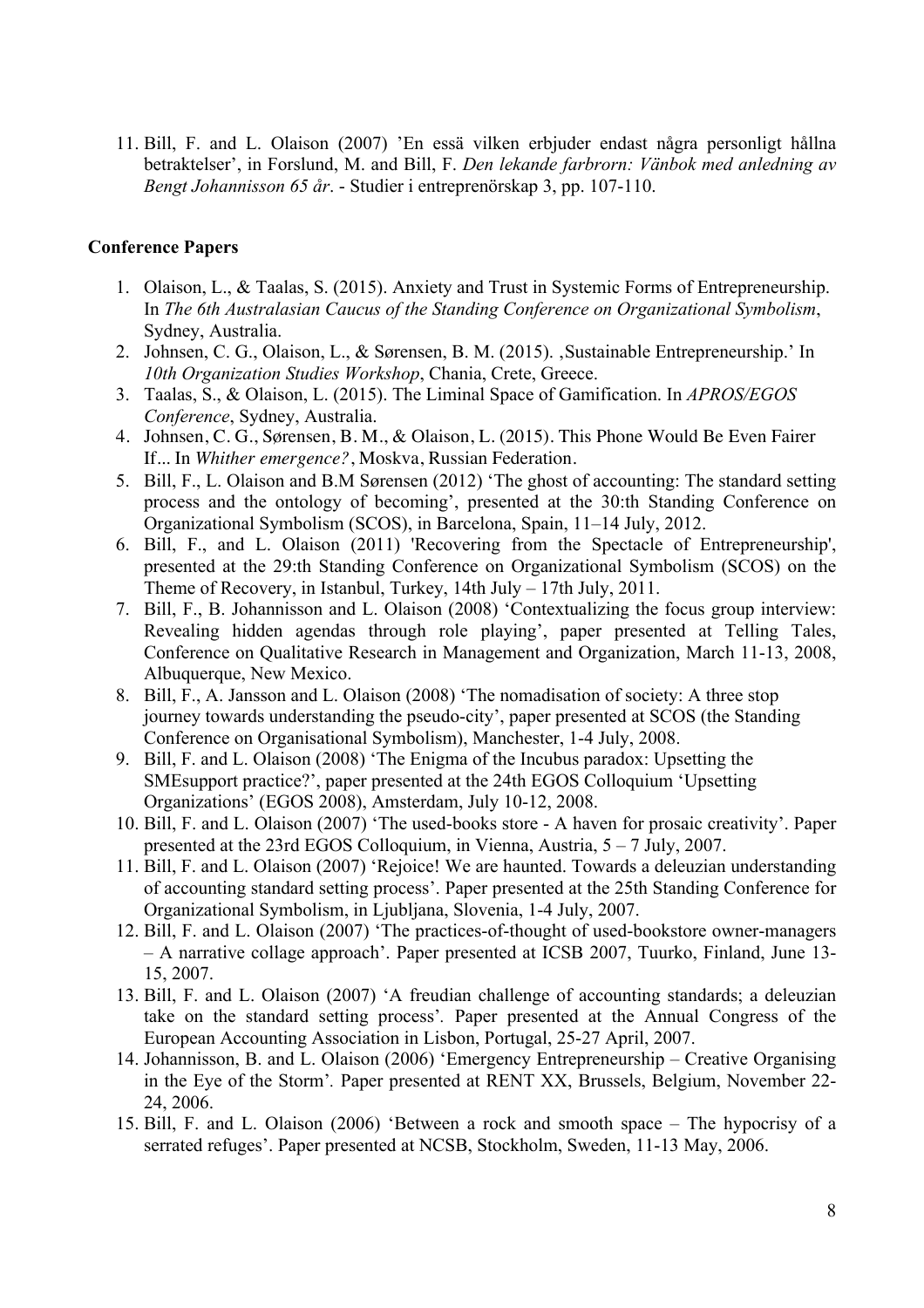#### **Convener of Conferences and Symposiums**

- 1. (2016) 'Refugees and the Transformation of Societies: A Roundtable Discussion', hosted by the CBS Public-Private Platform cluster on Diversity and Difference, the Haniel Foundation and ephemera: theory & politics in organization', Copenhagen Business School, April 20.
- 2. (2015) 'The disjointedness of time: Ghostly matters in organization', an *ephemera. theory and politics in organization* conference, Copenhagen Business School, December 17.
- 3. (2014) 'Organizing for the post-growth economy, an *ephemera. theory and politics in organization* conference, May.
- 4. (2011) 'Creation, Crisis, Critique', the Fourth International Deleuze Studies Conference, CBS, June.
- 5. (2010) 'Work, Play and Boredom' an *ephemera. theory and politics in organization* conference, St. Andrews, May.
- 6. (2009) Aesthetics & Organization workshop series: Looking**,** November 2-5 2009 in Copenhagen, Denmark. The conference was co-organised by UvH The University for Humanistics at Utrecht, University of Essex and The Department of Management, Politics and Philosophy at Copenhagen Business School.
- 7. (2002) Entrepreneurship seminar series at 'Kvinnor Kan'-fair, in Växjö, 10-12 October.

#### **Invited Presentations**

- 1. Lena Olaison 'Publish or perish: An editor's view', Research seminar, Associate professor program, at Linnaeus University, Sweden, Aug 25 2015.
- 2. Christian Garmann Johnsen; Lena Olaison; Bent Meier Sørensen / 'This Phone Would Be Even Fairer If...' : Micro-political Struggles over Sustainability and Entrepreneurship in a Contemporary Organization, Research seminar, at Linnaeus University, Sweden, May 27, 2015.
- 3. Bill, F. and L. Olaison (2008) 'Limits of the economy: the role of the gift in antiquarian bookshops', presentation at the Aesthetics and Organization workshop on Taste, hosted by University of Essex, 3-7 November, 2008.
- 4. Bill, F. and L. Olaison (2008) 'Antiquarian Book Shops as Borderline phenomenon of the economical and cultural,' presentation at 'Practice based phd' workshop series hosted by University of Essex, 28 April - 2 May, 2008.
- 5. Bill, F. and L. Olaison (2008) 'Role-play as account collection technique', presentation at 'Practice based phd' workshop series hosted by University of Essex, 28 April - 2 May, 2008.
- 6. Johannisson, B. and L. Olaison (2005) 'Gudrun och Katrina: naturkrafter som utmanar och frammanar företagsamhet, , presentation at 'Local economy' conference at Växjö university, 10-11 November, 2005.
- 7. 'Entrepreneurship and young women in Southern Sweden', track leader at 'Kvinnor Kan' fair, in Växjö, 10-12 October, 2002.

#### **Other**

- 1. Interview: Lena Olaison, Entreprenörskap på gränsen, Entré nr 4, 2014 (journalist: Åse Karlén). http://www.esbri.se/artikel\_visa.asp?id=1680.
- 2. Interview: Lena Olaison and Bent Meier Sørensen 'Entreprenører går også fra hus og hjem', Nov 11, 2015 http://www.cbs.dk/forskning/cbs-publikationer/cbs-researchreporter/nyheder/entreprenoerer-gaar-ogsaa-hus-hjem.